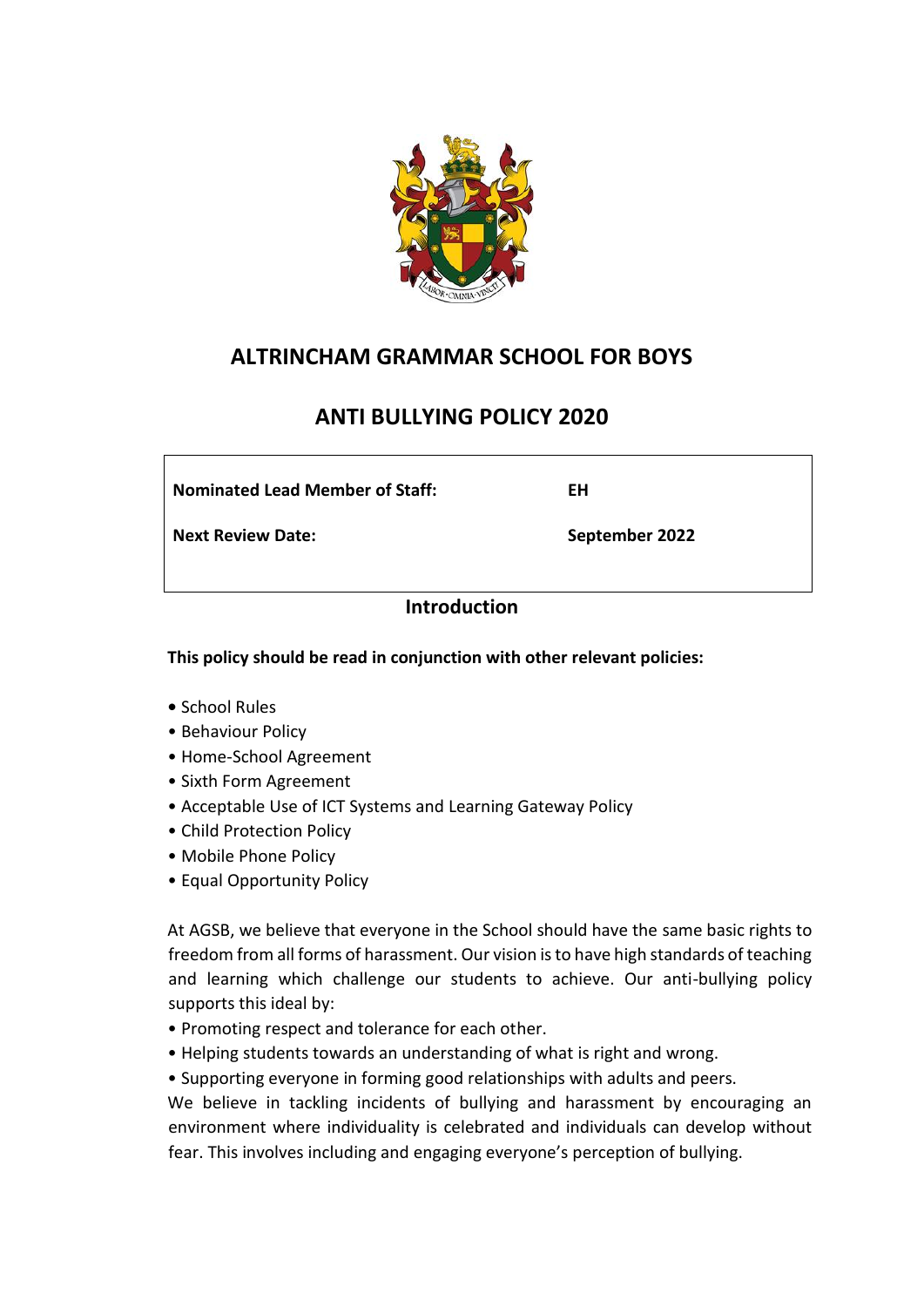**1.** Bullying affects everyone, not just the bullies and the victims. It also affects those who witness the bullying and other pupils can be drawn in by group pressure. Bullying is not an inevitable part of school life nor a necessary part of growing up, and it rarely sorts itself out. It is clear that certain jokes, insults, intimidating/threatening behaviour, written abuse and violence are to be found in our society. No one person or group, whether staff or pupil, should have to accept this type of behaviour. Only when all issues of bullying are addressed, will a child best be able to benefit from the opportunities available at the School.

## **2. Why is an anti-bullying policy necessary?**

The School believes that its pupils have the right to learn in a supportive, caring and safe environment without the fear of being bullied.

All institutions, both large and small, contain within them some people with the potential for bullying behaviour. If a school is well disciplined and organised, it can minimise the occurrence of bullying. The School has a clear policy on the promotion of good behaviour and citizenship, where it is made clear that bullying is a form of anti-social behaviour. It is WRONG and will not be tolerated.

It is important therefore that the School has a clear written policy to promote this belief, where both pupils and parents are fully aware that any bullying complaints will be dealt with firmly, fairly and promptly.

### **3. What is bullying?**

Bullying can occur through several types of anti-social behaviour. It can be:

- Physical a child can be physically punched, kicked, hit, spat at etc.
- Verbal verbal abuse can take the form of name calling. It may be directed towards gender, ethnic origin, physical/social disability or personality etc.
- Exclusion a child can be bullied simply by being excluded from discussions/activities, with those they believe to be their friends.
- Damage to property or theft
- Pupils may have their property damaged or stolen. Physical threats may be used by the bully in order to force a pupil hand over property etc.

### **4. What can you do if you are being bullied?**

Remember that your silence is the bully's greatest weapon.

- Tell yourself that you do not deserve to be bullied, and that it is WRONG!
- Be proud of who you are. It is good to be individual.
- Try not to show that you are upset. It is hard but a bully thrives on someone's fear.
- Stay with a group of friends/people. There is safety in numbers.
- Be assertive shout "No!" Walk confidently away. Go straight to a teacher or member of staff.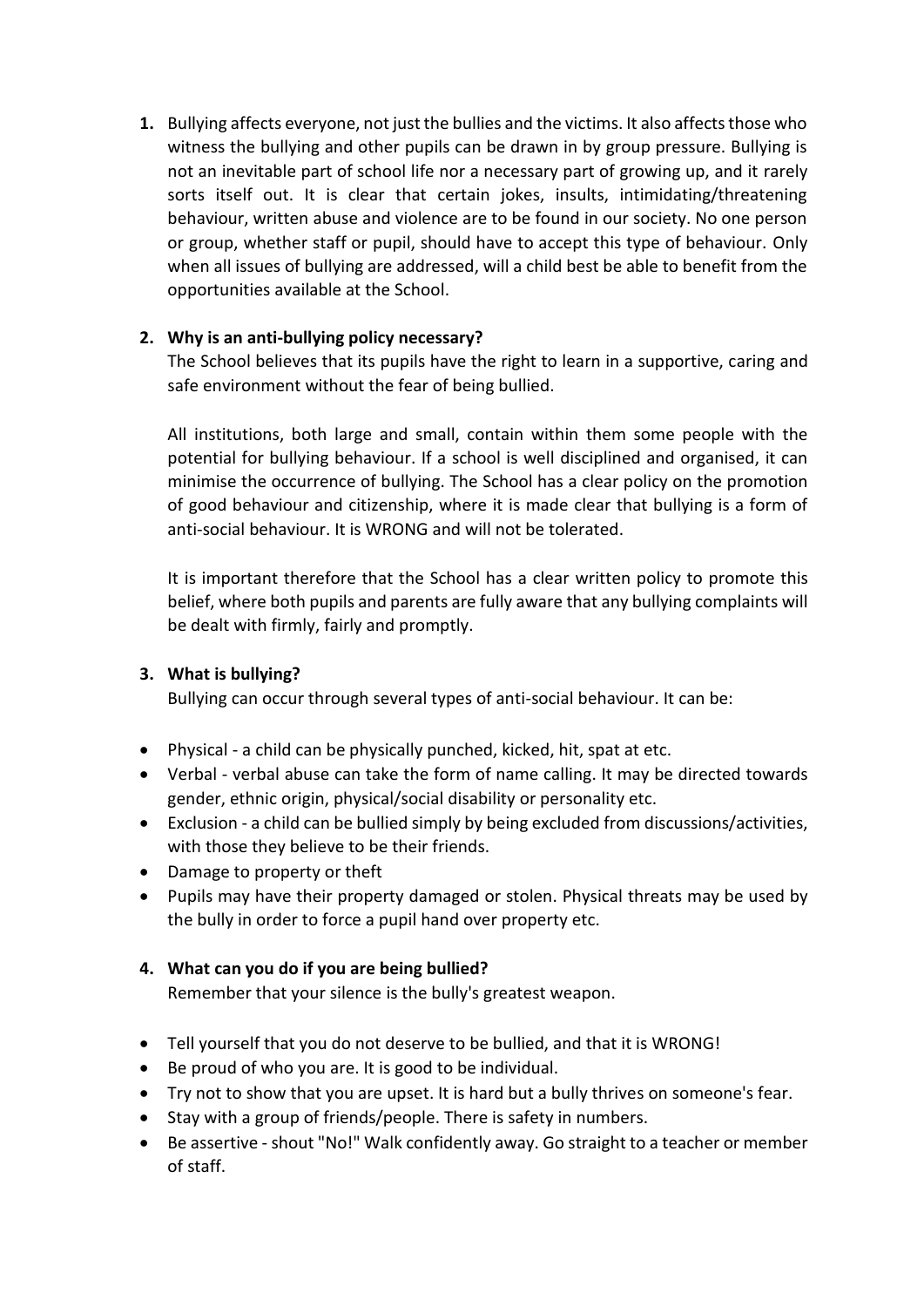- Fighting back may make things worse. Talk to a teacher or parent/guardian first.
- Generally, it is best to tell an adult you trust straight away. You will get immediate support.
- Teachers will take you seriously and will deal with bullies in a way which will end the bullying and will not make things worse for you.

## **5. If you know someone is being bullied:**

- TAKE ACTION! Watching and doing nothing looks as if you are on the side of the bully. It makes the victim feel even more isolated and unhappy.
- If you feel you cannot get involved, tell an adult IMMEDIATELY. Teachers have ways of dealing with the bully without needing to reveal where the information came from.
- Do not be, or pretend to be, friends with a bully.

## **6. As a Parent:**

- Look for unusual behaviour in your children. For example, they may suddenly not wish to attend school, feel ill regularly, or not complete work to their normal standard.
- Always take an active role in your child's education. Enquire how their day has gone, who they have spent their time with, how lunch time was spent etc.
- If you feel your child may be a victim of bullying behaviour, inform the School IMMEDIATELY. Your complaint will be taken seriously and appropriate action will follow.
- It is important that you advise your child not to fight back. It can make matters worse!
- Tell your own son there is nothing wrong with him. It is not his or her fault that they are being bullied.
- Make sure your child is fully aware of the School policy concerning bullying and that they are not be afraid to ask for help if they need it.

### **7. As a School we look to:**

- Organise the community in order to minimise opportunities for bullying e.g. Increase supervision within the School, as required.
- Use any opportunity to discuss aspects of bullying, and the appropriate way to behave towards each other, e.g. the PSHE programme, assemblies, IT lessons etc.
- Deal quickly, firmly and fairly with any complaints, involving parents where necessary.
- Review the School Policy and its degree of success.
- The School Staff will continue to have a firm but fair discipline structure where the rules are few, simple and easy to understand.
- Avoid the use of teaching materials or equipment which give a bad or negative view of any group because of their ethnic origin, sex etc.
- Encourage pupils to discuss how they get on with other people and to form positive attitudes towards other people. This includes a review of what friendship really is.
- Encourage pupils to treat everyone with respect.
- We will treat bullying as a serious offence and take every possible action to eradicate it from our School.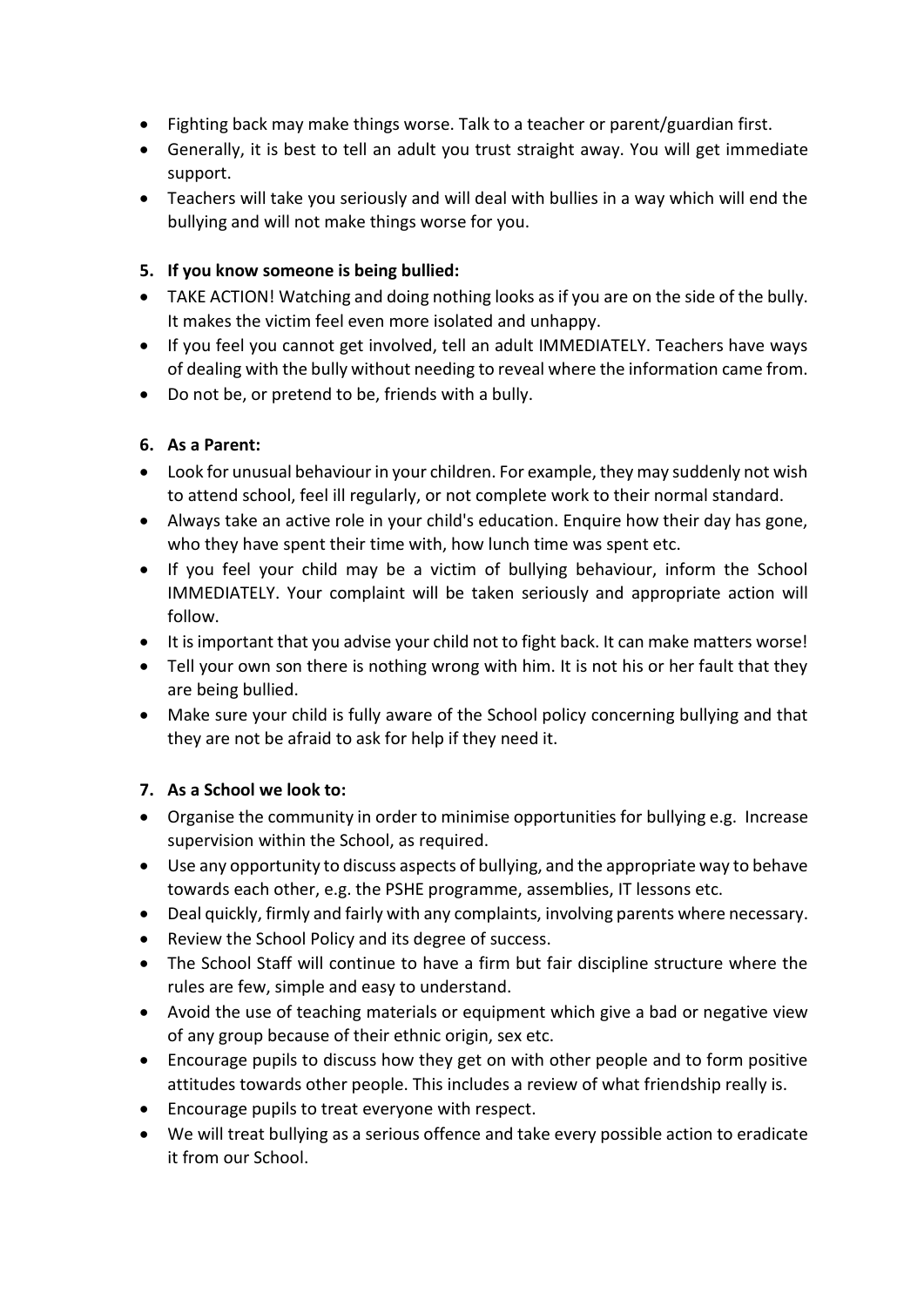## **8. Action to be taken when bullying is suspected.**

If bullying is suspected we will talk to the suspected victim, the suspected bully and any witnesses. If any degree of bullying is identified help, support and counselling will be given as is deemed appropriate for both the victim and/or the bully:

We support the **victims** in the following ways:

- offering them an immediate opportunity to talk about the experience with the School Counsellor, their form tutor or another teacher if they choose.
- informing the victims' parents.
- offering continuing support when they feel they need it.
- taking one or more of the six disciplinary steps described below to prevent more bullying.

### **9. The Six Disciplinary Steps:**

- Pupils who have been bullying will be warned officially to stop offending.
- The bully's parents will be informed.
- The pupil may be internally excluded from the School for a given period. This will mean isolation from the school community in a place where they will complete their academic work and be able to reflect upon their behaviour.
- If the incident is deemed serious enough and/or they do not stop bullying they will be suspended for a minor fixed period (one to three days normally).
- If the bullying continues after this, they will be recommended for suspension for a major fixed period (up to fifteen days in any one term or 45 days in any school year see Appendix B – 'Hierarchy of Sanctions')
- If they will not end such behaviour, after step 5 above, they will be recommended for permanent exclusion (expulsion).

Latest exclusion procedures and guidelines as published by the DfE will be followed by the Head and Governing Body.

**10.** We realise that during adolescence young boys will make mistakes and may engage in bullying-types of behaviour. It is part of our role in educating them to make them aware of the consequences for themselves, as well as the victim, of such behaviour.

We will seek to help **those who bully** in the following ways:

- talking with them about what happened, to discover why they became involved
- Informing their parents and working with them to help eradicate the behaviour
- continuing to work with the bully to help them revise any prejudices
- taking one or more of the six disciplinary steps described below to prevent more bullying.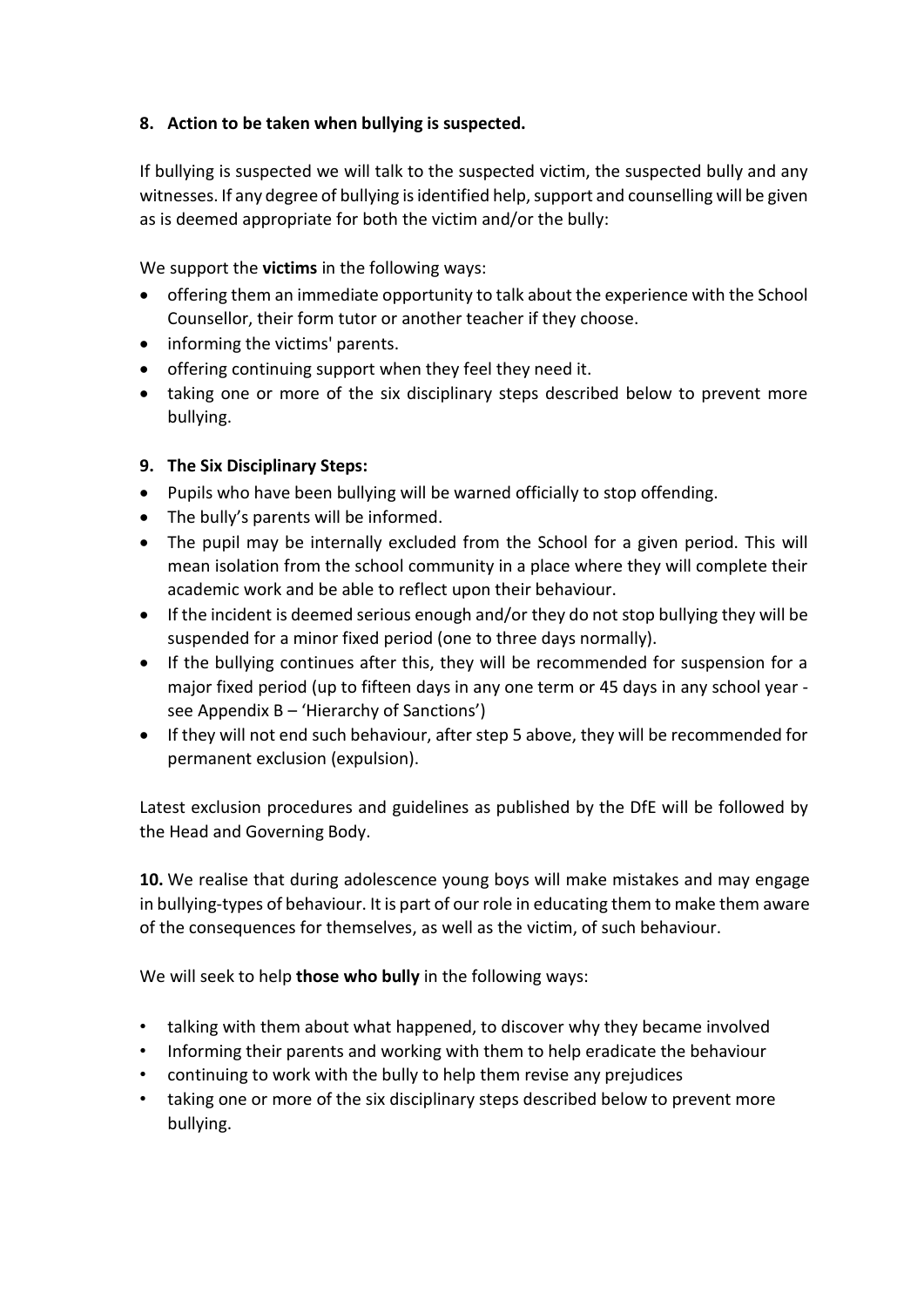Parents are often alarmed, upset and/or angry when their son is accused of, or found to be bullying another student. This is understandable and they themselves often feel guilty and see their son's behaviour as reflective of their parenting.

The School does not make this judgement. Young men as they grow into adulthood make decisions and must learn to take responsibility for what they say and do. They alone are responsible for how they act. This is what we try to get them to accept, and hence to accept the consequences that will inevitably follow from such behaviour.

It is not the School's aim to stigmatize or label any of our young men as 'bullies', but to get them to reform their behaviour and to become fully aware of what damage such behaviour has on all those parties involved. As difficult as it may seem to parents of the bully to accept, we ask them to trust us and support whatever decision we reach, in the knowledge that we want only the best for all our boys.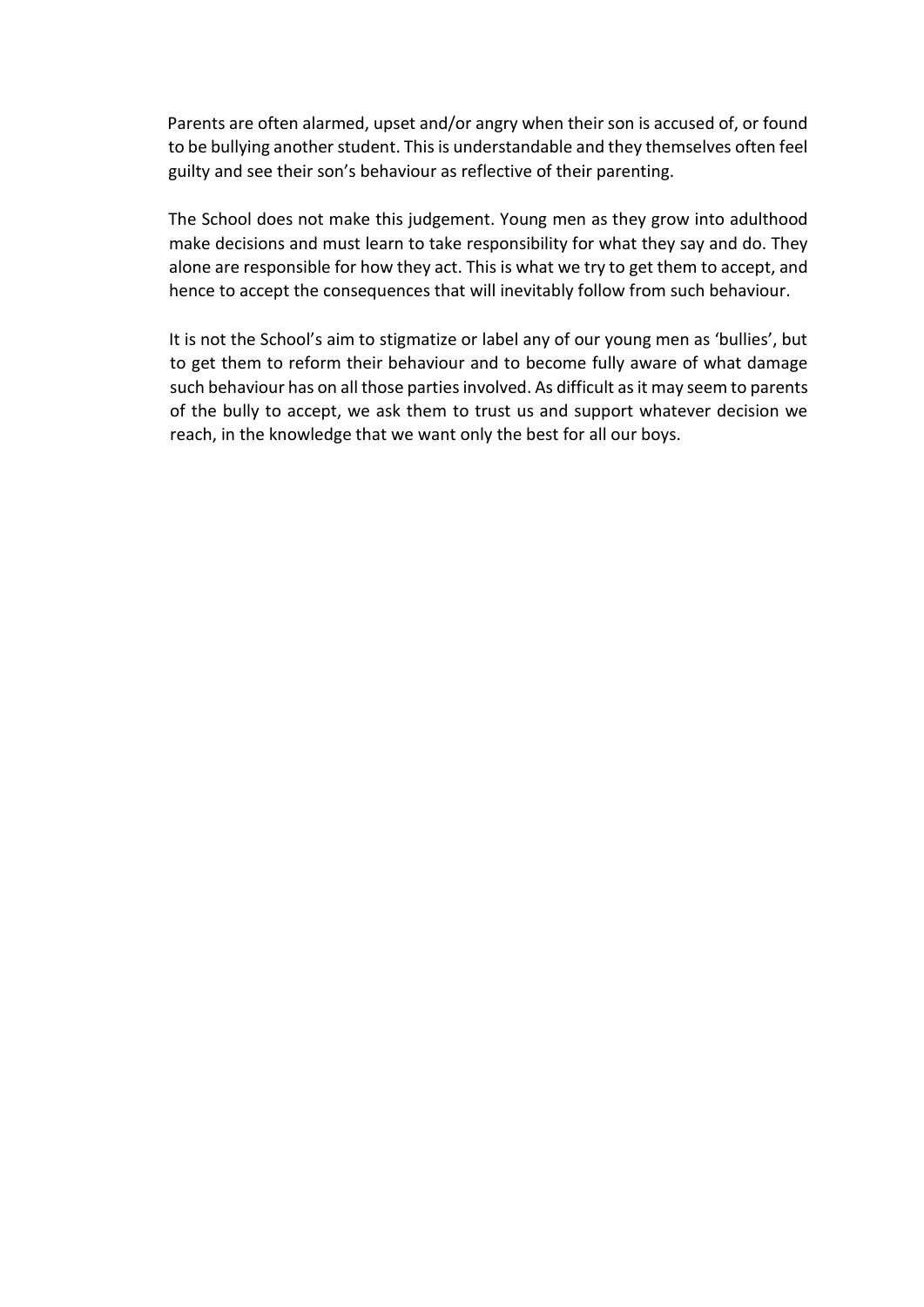# **Altrincham Grammar School for Boys**

# **Cyberbullying Policy**

### 1 **Definition**

Cyberbullying is an aggressive, intentional act carried out by a group or individual using ICT, particularly mobile phones and/or the internet, deliberately and repeatedly to in a way that upsets someone else. Cyberbullying can take place both between peers and across generations; Teachers and other adults can also be targets. There are seven categories:

- Text messaging
- Picture/videos from mobile phones
- Phone calls
- Email bullying
- Chat room messages
- Instant messages during on-line conversations
- Via websites, including blogs and personal websites

### **2. School actions**

**a)** All pupils are taught about cyberbullying within the ICT curriculum. Pupils learn about the risks, consequences and safe use of all ICT technologies. Cyberbullying is also covered within the PSHE curriculum as part of the wider coverage of bullying.

**b)** Whole school and year assemblies and 'Thought for the Week' address this issue from time to time in order to reinforce the work within the ICT curriculum

**c)** All 'e communication' used for school activities is monitored and the school's 'firewall' technology is continually updated.

**d)** Exclusion is the most likely punishment for any pupil/pupils found guilty of cyberbullying. Those who forward messages/images will be regarded as accessories and will be treated in a similar way to accessories involved in more traditional forms of bullying.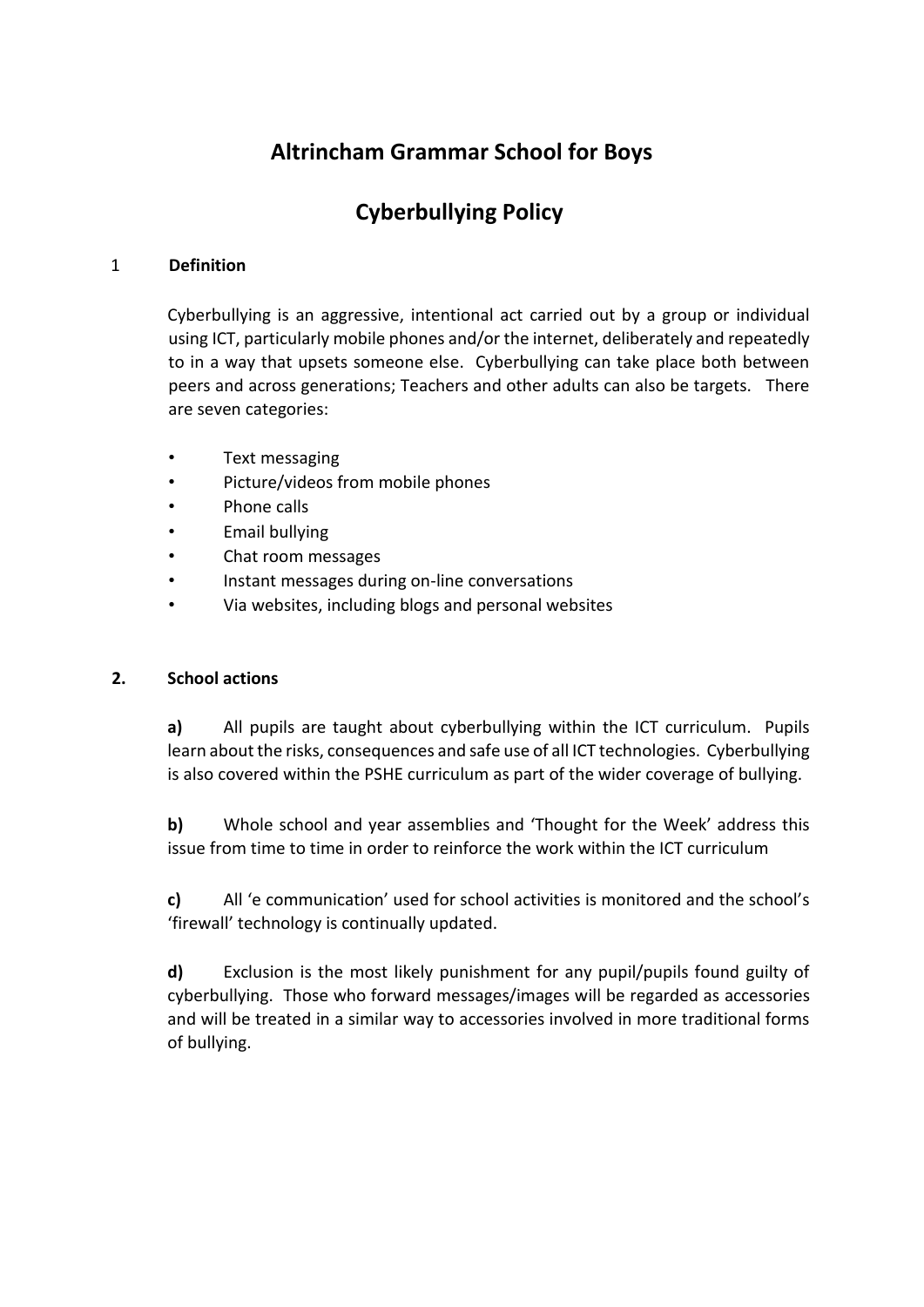### **3. Guidance to parents**

Parents can support school and their son/s by:

- Reinforcing the message from school concerning safe use of information technology
- Using control software and monitoring the use of chat rooms and blogs
- Ensuring their son(s) know what to do if bullying arises
- Contacting the school and the ISP or mobile phone network if there is a problem.

### **4. Guidance to pupils**

If you receive hurtful or intimidating messages:

- Do not ignore them tell someone you trust either at school or at home
- Do not delete messages they may be useful evidence in tracing and stopping the bully.
- Never reply to the message that will confirm that you have received the message and your reply may inflame the situation.
- If you receive a message about someone else remember to respect that person don't act as an accessory to a cyberbully.

### **5. Cyberbullying and the law**

#### **a) Under Education law**

Bullying is never acceptable. The school community has a duty to protect all its members and provide a safe, healthy environment. Under the Education and Inspections Act 2006 the Head Master has the power 'to such as an extent as is reasonable' to regulate the behaviour of pupils when they are off site. Mobile phones and other ICT equipment may be confiscated from pupils under powers granted by this act.

### **b) Under other laws:**

Cyberbullying activities may be criminal offences under a range of different laws, including:

- The Malicious Communications Act 1988
- Section 127 of the Communications Act 2003